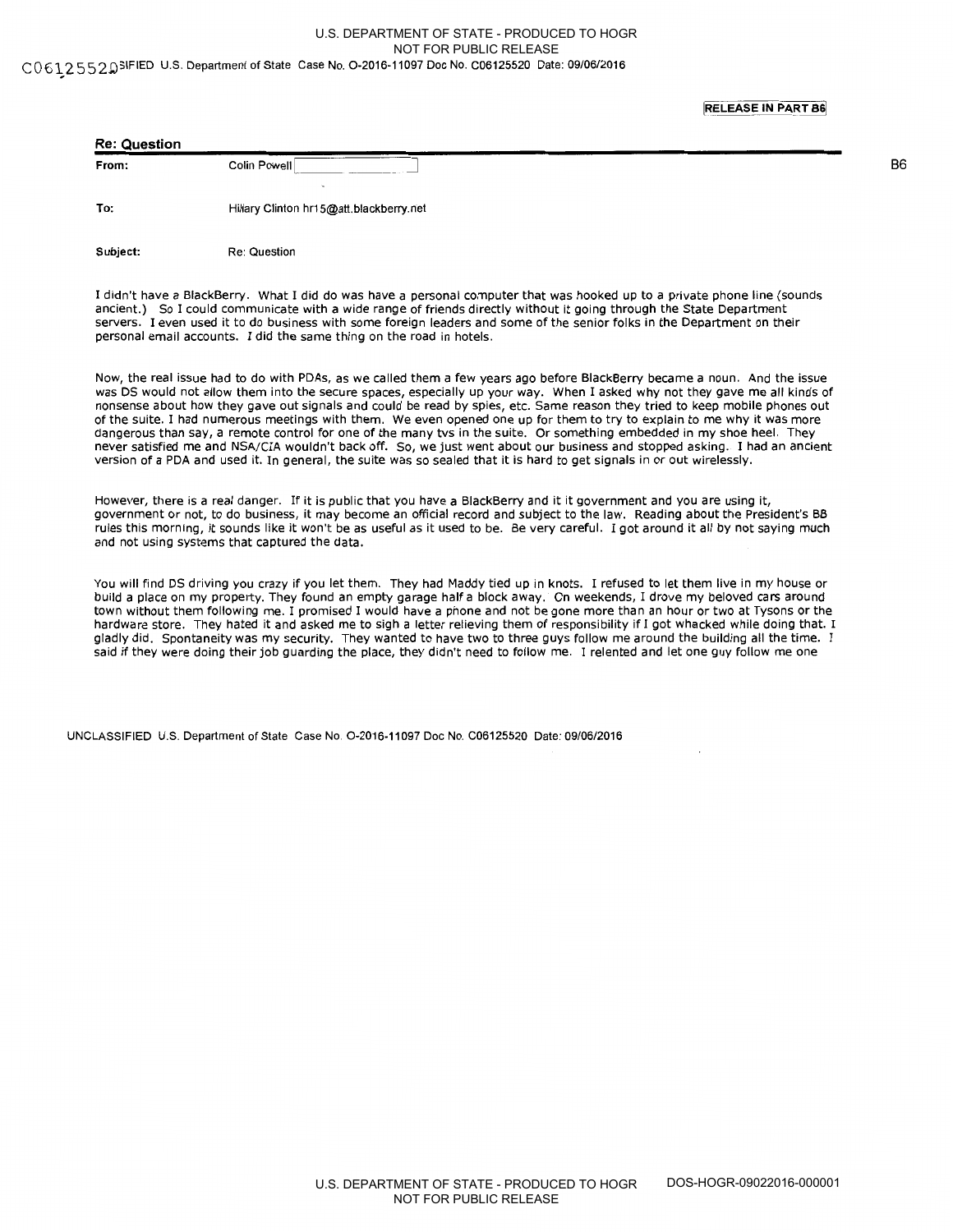## C 0 612 55 2 Q 31FIED U.S. Department of State Case No. 0-2016-11097 Doc No. C06125520 Date: 09/06/2016 U.S. DEPARTMENT OF STATE - PRODUCED TO HOGR NOT FOR PUBLIC RELEASE

full corridor behind just so they knew where I was if I was needed immediately. Their job is to keep you hermetically sealed up. Love, Colin

On Fri, Jan 23, 2009 at 7:37AM, > wrote: Dear Colin,

I hope to catch up soon w you, but I have one pressing question which only you can answer!

What were the restrictions on your use of your blackberry? Did you use it in your personal office? I've been told that the DSS personnel knew you had one and used it but no one fesses up to knowing how you used it!

President Obama has struck a blow for berry addicts like us. I just have to figure out how to bring along the State Dept. Any and all advice is welcome.

All the best to you and Alma, Hillary

UNCLASSIFIED U.S. Department of State Case No. 0-2016-11097 Doc No. C06125520 Date: 09/06/2016

 $\ddot{\phantom{0}}$